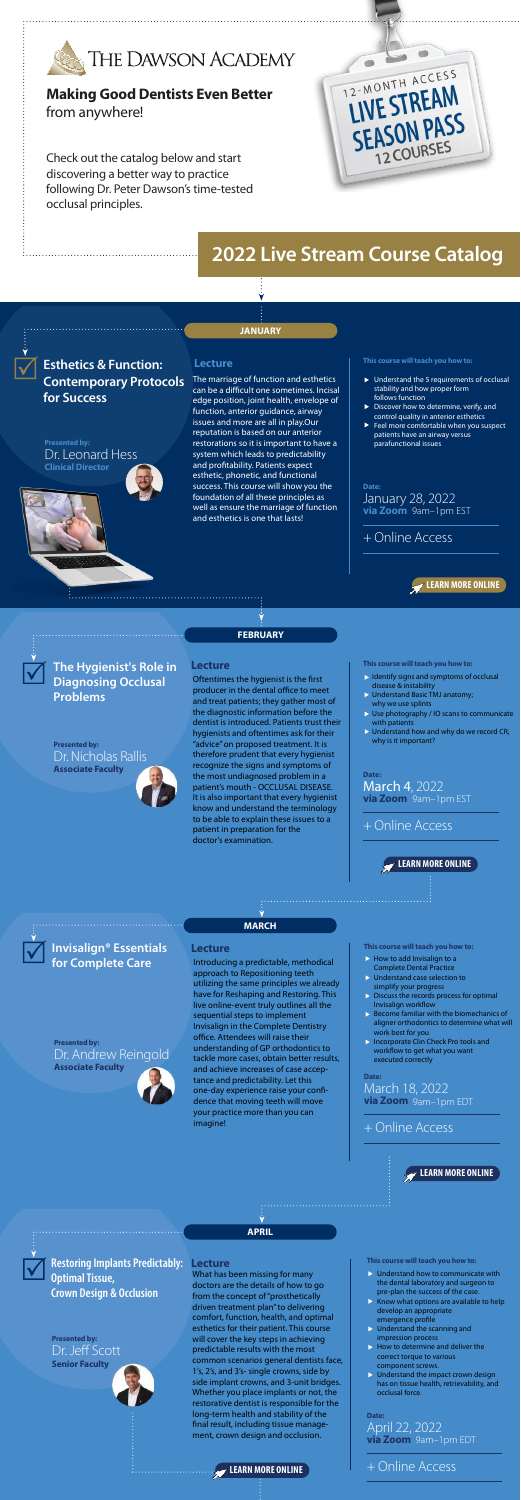

# **AUGUST**

**Presented by:**  Dr. DeWitt Wilkerson **Senior Faculty Resident Expert, Integrated Dental Medicine**



#### **Lecture This course will teach you how to:**

### + Online Access

**Presented by:**  Dr. Neeraj Khanna **Senior Faculty**

**Lecture This course will teach you how to:**

+ Online Access

**Lecture This course will teach you how to:**

#### **Date:**  May 20, 2022 **via Zoom** 9am–1pm EDT

# + Online Access

**SEPTEMBER**

**Date:**  June 3, 2022 **via Zoom** 9am–1pm EDT

**Presented by:**  Dr. Kimberley Daxon **Senior Faculty Resident Expert, Removable Prosthodontics**



**Date:**  August 26, 2022 **via Zoom** 9am–1pm EDT

#### **Lecture**

**[LEARN MORE ONLINE](https://thedawsonacademy.com/live-course/live-stream-v-d-ohhhh-cracking-the-vertical-dimension/)**

### **[LEARN MORE ONLINE](https://thedawsonacademy.com/live-course/live-stream-partial-denture-principles-and-design/)**

#### **[LEARN MORE ONLINE](https://thedawsonacademy.com/live-course/live-stream-how-to-properly-sequence-treatment-plans-for-big-cases/)**

**[LEARN MORE ONLINE](https://thedawsonacademy.com/live-course/live-stream-the-inflammation-airway-tmd-connection-building-systems-implementation-a-business-model/)**

**Date:**  September 9, 2022 **via Zoom** 9am–1pm EDT

# + Online Access

**MAY**

**This course will teach you how to:**

# **The Inammation - Airway - TMD Connection: From Building a Business Model & Systems to Implementation**

- ▶ Utilize a checklist for evaluating inflammation, airway and TMD
- ▶ Learn to link these concerns together
- Develop st\rategies for implementation in clinical practice
- Develop verbal skills and co-discovery methods with patients

As our understanding of how the masticatory system relates to the whole body, the connections are coming together- along with our enhanced capability to correctly diagnose and treat more complex problems. Many of the common "TMD" issues we see in our practices have a breathing and sleep disorder connection. Systemic inflammation is the  $#1$  cause of pain and poor health, and is important for masticatory system health. This course will explore the links between inflammation, airway and TMD, as well as help you to develop systems for evaluation, treatment and building a business model for expanded services in your Dawson style practice.

- Review the 2D & 3D Checklists and how they relate to proper sequencing.
- $\blacktriangleright$  Understand the difference between a simple and complex treatment plan
- ▶ Learn to categorize various treatment plans Understand sequencing involving dental specialists, and laboratory technicians.
- ▶ Communicate sequencing to patients; create checklists for your procedure(s);
- Sequence complex cases in a systematic manner

**How to Properly Sequence Treatment Plans for Complex Cases**

When the masticatory system is understood completely, a diagnosis and treatment plan can be created to provide optimal health. This can include a combination of reshaping, repositioning and restoring of teeth to fulfill the five requirements of a stable occlusion. Most patients have signs of dental instability which can result in complex treatment plans requiring coordination with other dental specialists & laboratory technicians. The sequencing of this collaboration becomes paramount to the success of the treatment outcome regardless of the difficulty of the treatment. The restorative dentist is the coordinator who orchestrates the sequencing of the treatment plan for the team. We will work through various cases of difficulty and illustrate how sequencing the treatment allows you to think through a process that creates clarity and understanding.

- Extractions Examine and learn how to perform different types of extractions, from simple to impacted wisdom teeth
- Socket Preservation Understanding how to perform a single tooth socket preservation Crown Lengthening - Looking at and
- understanding crown lengthening procedures, from the posterior to the more complex esthetic zone
- Suturing A discussion of suturing priniciples along with looking at different types of suturing techniques and when they are applicable

- $\triangleright$  Understand why it is importance to use Centric Relation when changing the VDO
- See how to utilize the 4 treatment options when opening the VDO
- $\blacktriangleright$  Learn the best way to establish a new VDO when treating severe wear cases
- When not to open the VDO

# **Partial Denture Principles and Design**

This course will review the 3 pillars of partial denture design: support, stability and retention and how these principles relate to conventional partial denture fabrication. Various precision attachments will be reviewed along with a step by step process for fabricating a precision RPD with crown and bridgework.

- Understand support, stability and retention
- Identify the different Kennedy classifications for RPD design
- Review tooth preparation techniques for an RPD
- Determine which attachment systems are best
- Know how to make a precision RPD to fit with crown and bridgework

**JULY**

**Lecture This course will teach you how to:**

**Date:**  July 8, 2022 **via Zoom** 9am–1pm EDT

+ Online Access



**[LEARN MORE ONLINE](https://thedawsonacademy.com/live-course/live-stream-oral-surgery-for-the-general-practitioner/)**

# **Oral Surgery for the General Practitioner**

### **Presented by:**  Dr. Pio Modi

**Associate Faculty**

Oral surgery procedures present routinely in a dental practice. Examples include basic extractions up to complex wisdom tooth extractions, socket preservation and crown lengthening. They can be intimidating to do and thus are often referred out.

The goal of this course is for you to discover how to keep those procedur and treatments in your practic and to demystify the complexity associated with surgeries so that you will have the confidence to tackle these procedures the next day at your office. Live videos along with detailed step by step for each of the procedures discussed will be.

Post-Operative Management - Understanding how to manage patients post-operatively to help with pain, swelling and overall success

**V.D. Ohhhh: Cracking the Vertical dimension!**

**Presented by:**  Dr. Leonard Hess **Clinical Director**

When faced with a case that would benefit from gaining room by increasing the vertical dimension, what is the best approach for long term stability? Function and esthetics can be tremendously improved but how does it affect the TMJ's and the muscles?

This lecture will present a simplified and predictable approach to help plan and complete cases when opening the VDO. A number of cases will be shown as examples from start to finish.